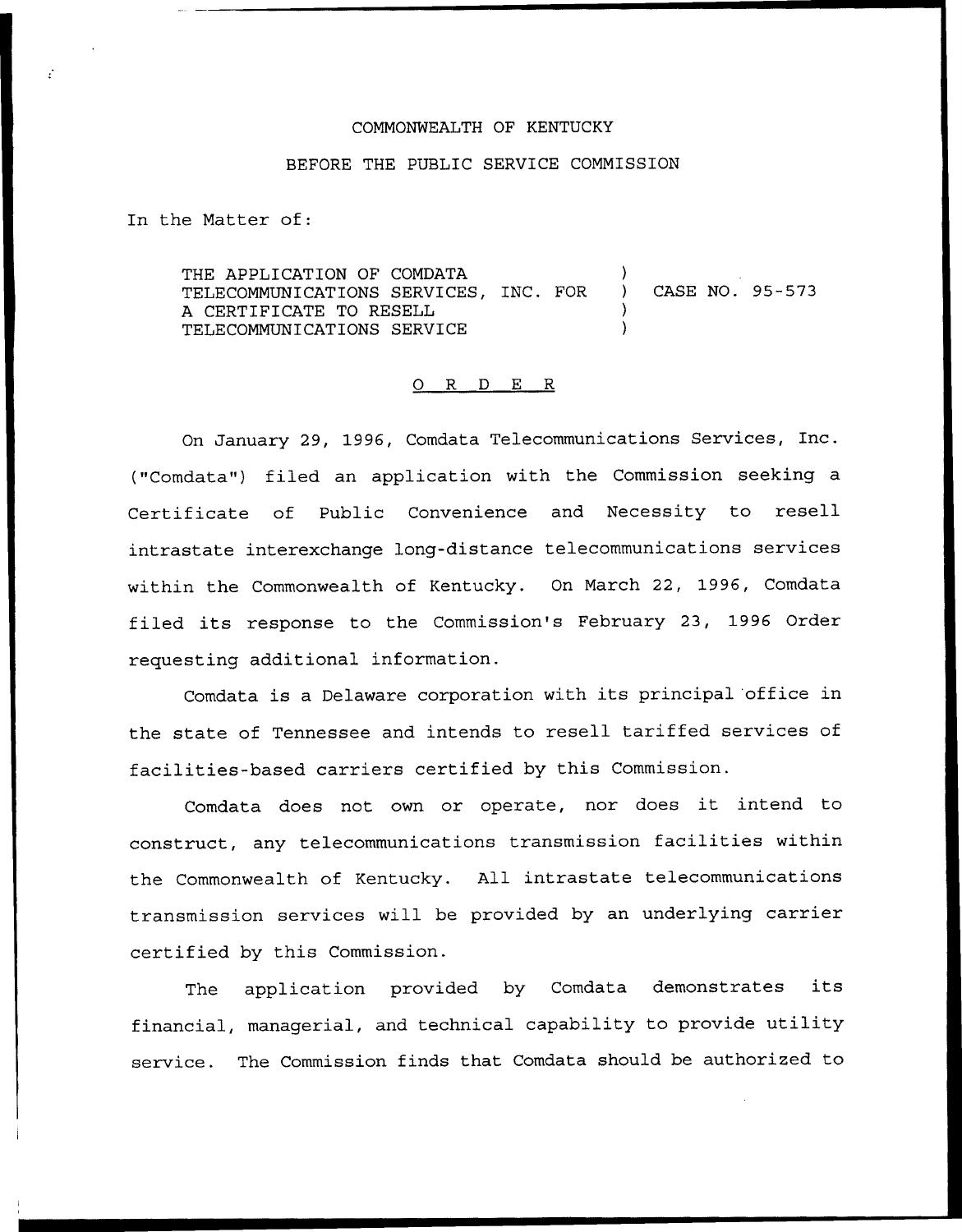resell intrastate interexchange long-distance telecommunications services within the Commonwealth of Kentucky.

Comdata filed its proposed tariff on January 29, 1996. In response to the Commission's request for additional information, Comdata filed revised tariff sheets on March 22, 1996. The Commission finds that the rates proposed by Comdata, as revised on March 22, 1996, should be approved as the fair, just, and reasonable rates to be charged.

In Administrative Case No.  $306<sup>1</sup>$  the Commission stated the importance of eliminating possible customer confusion arising from the name of the billing service, rather than the name of the provider of telecommunications services, appearing on the bill. Accordingly, Comdata should ensure that its name appears prominently on all bills issued to customers for services rendered.

The Commission, having considered the evidence of record and being otherwise sufficiently advised, HEREBY ORDERS that:

1. Comdata be and it hereby is granted authority to resell intrastate interexchange long-distance telecommunications services within the Commonwealth of Kentucky on and after the date of this Order.

2. Comdata shall ensure that its name appears prominently on all bills issued to customers for services rendered.

Administrative Case No. 306, Detariffing Billing and Collection Services, Order Dated April 30, 1990.